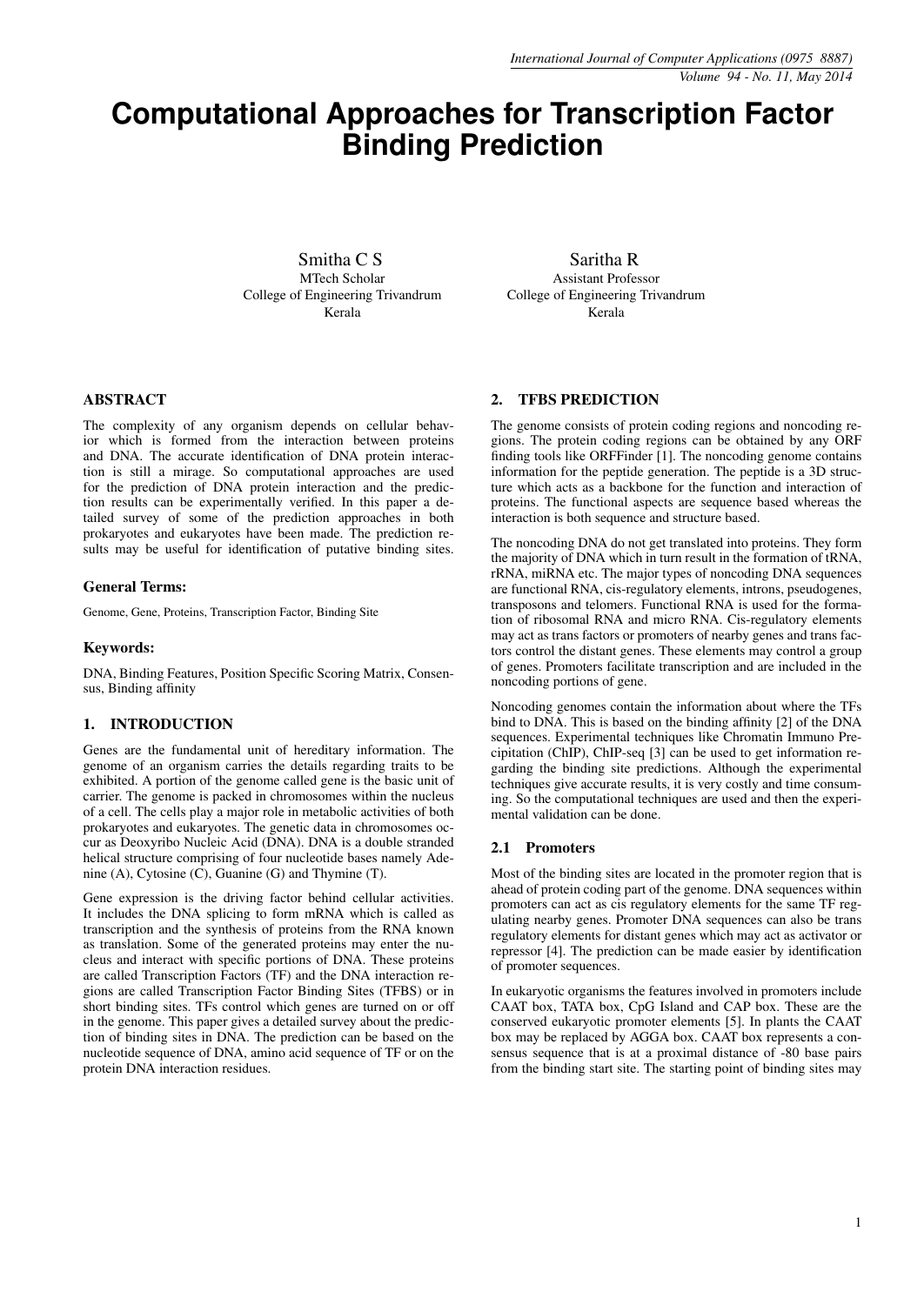be taken as +1. TATA box is much more closer than the CAAT box which may also be formed by the consensus that is located at a distance of 25 base pairs from the binding start site. Another striking element of TATA box is that it may be surrounded by sequences rich in CG content. CpG Island refers to a sequence rich in C and G found in multiple copies. CAP site is the starting point of transcription denoted as +1 and it is also called as transcription initiation sequence. The presence of CAAT box, TATA box, CpG Island also indicate existence of binding sites in close proximity.

In prokaryotes there are some small variations in the promoters. There is a promoter element called operon that starts the transcription of multiple genes adjacent to it. Here a single transcribed mRNA may be translated to several proteins. There are two control modes for the working of DNA - positive control mode and negative control mode. In positive control mode the binding may take place and in negative control mode there may not be any binding. Search space for binding sites cites can be enhanced by the knowledge of control modes. The binding prediction attempt starts with the gene prediction [6].

## 2.2 Prokaryotic Binding Site Prediction

Prokaryotes are single cellular organisms where the cellular complications are less. Prediction of binding sites is based on the location of introns and exons. Introns are noncoding sequences and exons are protein coding regions. Prokaryotes have no intervening introns and exons [7]. This makes the binding prediction much easier. Initially the noise associated with the genomic data is removed. Next is the feature extraction using probability based Hidden Markov Model [8].

# 2.3 Eukaryotic Binding Site Prediction

Eukaryotes have interleaving introns and exons. This makes the prediction much more complicated. The binding sites may be some 6-60 base pairs in length which depends upon the location of promoters. The enzyme RNA Polymerase may interact with DNA based on the enhancer TF [9] or repressor. The Transcription Start Site may be located some 10 base pairs upstream of the gene. Transcription regulatory network [10] can be created based on the binding sites which give details of the existing binding sites and easier prediction of unknown binding sites.

A variety of tools have been developed for the binding site prediction. TFSEARCH [11], MatInd, MatInspector, MATRIX SEARCH, SIGNAL SCAN, MATCH [12] are some of the prominent tools. The input can be given in FASTA format or plain text form. Using TFSEARCH one can model the Hunchback TF (M00022) for the Hb TFBS. But the details for TF Nanog is not available using TFSEARCH which result in invalid prediction. MATCH is a commonly used tool for searching the TFBS. It is primarily based on the similarity score which include the matric similarity score and core similarity score. A threshold cut-off can be given to the scores to evaluate the content of features that are active. The cut-off is used to minimize False Negative and False Positive rates that result in accurate prediction of binding sites.

# 3. MODELS

The binding site prediction is usually based on a set of genes that are co-regulated which form the cis-regulatory modules. Binding sites are usually based on DNA or RNA motif identification [13].

# 3.1 Features Used for Binding Site Prediction

Binding affinity can be used as a strategy for prediction. It is based on the sequence features which include the physicochemical properties [14] and evolutionary information. Both depend on the nucleotide sequence data. A total of 38 physico-chemical properties can be integrated with the sequence features. The feature space can be extremely large. The dataset can be obtained from ACTIVITY database [15]. The evolutionary information can be represented as Position Specific Scoring Matrix.

# 3.2 Phylogenetic Footprinting

There is a close similarity between the evolutionary aspects in DNA and RNA sequences. This is the driving factor behind phylogenetic foot printing. It is a technique of finding the binding sites with the evolutionary information. The noncoding regions of DNA are used for finding the binding sites using the homologous and orthologous information. Orthology refers to the retain of same functional aspects in the course of evolution. There is sequence conservation between the species which acts as a biological pipeline. TargetOrtho is a common tool for finding the phylogenetic details. Footprint [16] is a computer program for finding the phylogenetic footprint details. From the knowledge of binding sites of a particular organism, prediction of binding sites of all evolutionarily related organisms can be made.

# 3.3 Stochastic Models

Pi-calculus mechanism can be used to model the sequence information exchange between different species. The transition from one state to another can be used to model the sequence information. The transitions include change from chromosome to selected portions of DNA, proteins and DNA-binding residues. It can also be used to model the binding affinity of protein DNA interactions. One of the most commonly used stochastic models is the Position Specific Scoring Matrix, in short PSSM.

Structural and sequential features can be used to model the sample sequence for binding site prediction. Sequential features include the DNA sequence nucleotides, consensus prepared from nucleotides, the helical features of DNA, high CG content, CpG Island and PSSM hit values. The structural features include bending of DNA, TF binding on major groove of DNA, solvent accessibility and surface area available for binding. More the features collected, more accurate will be the resulting prediction and the features can be represented using Bayesian networks [17].

## 4. DNA PROTEIN INTERACTION RESIDUE

Protein DNA interaction forms a major role in the genetic engineering. Binding residues is a 3D structure with the details that can be obtained from the Protein Data Bank (PDB). The amino acid nucleotide sequence pairs may determine the functional characteristics. Sequence features can be extracted from the amino acid datasets like PROSITE, Pfam database. The interaction may result in the formation of motifs by which one can apply the motif matching as well as motif discovery techniques. The feature extraction can be based on the binding properties like side chain pKa value, hydrophobicity index and thermodynamic properties with the structural and sequential parameters. k-mers can be selected with the association rule mining approach for the binding evaluation. Agarwal et. al suggested an Apriori algorithm for the evaluation based on the binding residues. Binding is based on the basic principle that two atoms are said to be interacting if the distance between them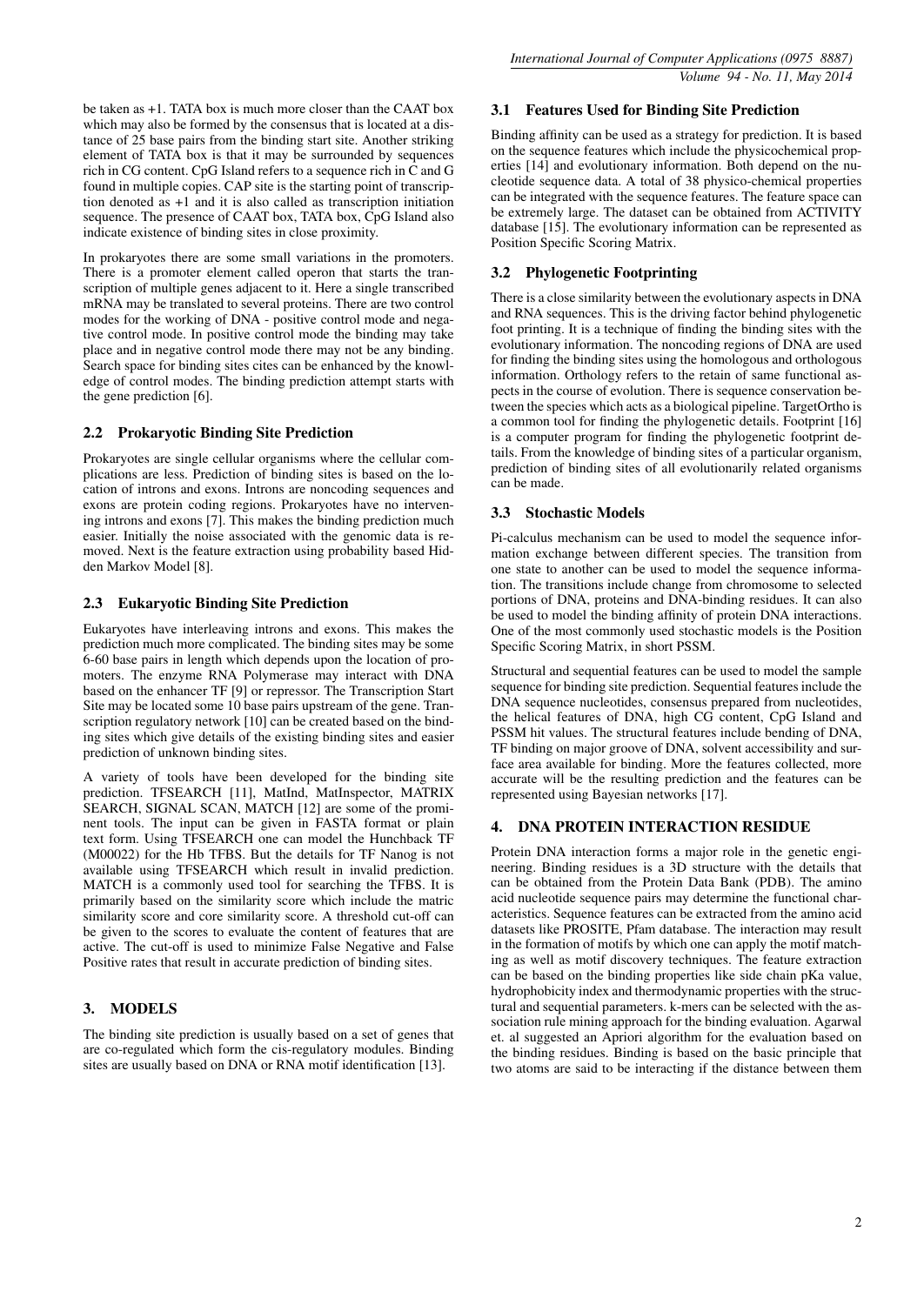is less than 3.5 A. k-mers of binding residues [18] can be selected for the comparison with varying values for k. The main limitation of interaction residue is the lack of all the linking counterparts of protein nucleotide interaction.

# 5. PSSM BASED METHODS

The most common approach for binding site prediction uses the Position Specific Scoring Matrix or in short PSSM technique. This is one of the most common strategies to represent the binding sites accurately. PSSM is a matrix representation of data which is based on the independence between nucleotides. This may add to the disadvantage for sequence extraction. The matrix preparation is based on the frequency distribution of nucleotide bases at each position in the sequence corresponding to the DNA or amino acid [19]. For nucleotide bases 4 rows have to be considered corresponding to the bases and for proteins, 20 rows have to be considered corresponding to 20 amino acids for each sequence data. For evaluation, the log based score can be prepared considering the background distribution also. The main limitation of PSSM is that it is unable to handle the physico-chemical properties of the sequence distribution.

# 6. ALIGNMENT BASED METHODS

The sequence can be aligned locally or globally. PSI-BLAST or BLAST can be used as a tool for alignment. To form the local approximation, the techniques used are Greedy optimization, Expectation Maximization and Gibbs Sampling. Supervised learning methods use a set of known binding sites from the experimental data. This may be taken as the positive set for training. The negative set can be taken as any of the non-binding sites selected randomly. The learning based methods have the disadvantage of high dimensional and noisy data.

Based on the alignment, one can prepare a consensus and search for the similarity in the subsequences based on a sliding window. This considers the variability data rather than similarity for regulatory regions. Majority of the machine learning approaches take a set of TFBS sequences as input and generate a matrix representation for this. This act as a binding model which is used to scan the DNA sequences to find new binding sites. The model can also be used to find unknown putative binding sites in a sequence for a given TF.

## 7. DNA BINDING DYNAMICS FOR BINDING CHARACTERISTICS

The binding dynamics refer to the changes occurring to DNA structure as a result of the protein DNA interaction. Studies have been made using the Rap1-Myc protein proposed by Colin et. al [20]. The binding turnover was detected using TATA binding feature. Studies revealed a strong correlation between binding sites and histone acetyltransferase enrichment. Binding stabilization can be made with the nucleosome instability. The histone H3 can be used as the active promoter. The binding sites can be long or short DNA sequences and the binding behavior is encoded within the DNA code. Binding dynamics was influenced by the histone turnover and residence time of transcription factors. They are preferentially A or T rich with the variability being enhanced by the difference in affinity to the RNA Polymerase. Binding affinity is based on the availability of DNA accessible from surface. Binding dynamics determine the functional consequences with a predictable switch between inactive and active TF states. The signal measurement is based on background and current values of bases.

## 8. DNA PROTEIN BINDING SITES

A lot of approaches have been developed for DNA sequencing. Proteins as well as enzymes may interact with the DNA subsequences to form the binding residue. Binding residues may differ in composition due to the variation in binding affinity for RNA Polymerase which result in the formation of different patterns of binding sites. Binding sites can be used to extract the information content and binding energy which can be estimated by the frequency distribution of dinucleotide or mononucleotides. Sequences rich in specific bases (eg. AT rich) can also be evaluated to give the average binding energy which is also referred as the relative entropy. Entropy can be used as a measure for determining the binding sites. All the probability estimation is based on the assumption that each nucleotide position has independent role in calculating the binding affinity.

## 9. ALGORITHMS FOR PREDICTING TFBS

Mainly there are four classes of algorithms for predicting the binding sites. They are enumerative algorithms, phylogenetic foot printing, iterative algorithms and content based algorithms. Enumerative algorithms use a background of base pair for searching motifs against the background. Phylogenetic foot printing use the homolog and ortholog data to find the binding motifs. Iterative algorithms use the Expectation Maximization to define the probability distribution of binding sites. Content based algorithms use the segmentation technique to divide a long sequence into subsequences for processing as regular expressions. To reduce the error rate, a set of twelve algorithms are used. This increases the accuracy by reducing error rate of predictions. The result of algorithms can be represented as feature vectors. Representative features include both extrinsic and intrinsic features. Extrinsic features are used for signaling pathways for a phenotype. Intrinsic features are used for identification of the functioning of cells which also include the working of TFs. The details about prediction can be taken from TRANS-FAC [21] and JASPAR [22] database which provide information about TFs, associated genes and probable binding sites. Some of the common TFs are Oct4, Sox2, c-Myc, Klf4, Nanog, Esorb, Zfx, STAT3.

A commonly used webserver for the prediction of DNA binding residues is BindN. For any given sequence, alignment can be done locally or globally. This may reduce the sample size for processing. Local alignment is done using Smith Waterman algorithm that is implemented by taking small subsequences for comparison. Global alignment can be done by the Needleman Wunsch algorithm which takes the sequence as a whole for comparison. The alignment can be done based on nucleotide sequences or amino acid sequences.

The processing of sequences are done by accessing as codons. The start codon is the first codon of mRNA. The start codon commonly used is AUG, called as Methionine. The start codon is usually preceded by a non-translated region of 5' upstream of the sequence. UAG, commonly known as amber, UGA which is umber/opal and UAA also called as ochre are the commonly used stop codons. The corresponding stop codons in DNA are TGA, TAA and TAG. The start codon marks the starting point of translation. The expectation maximization can be used when there is some missing data for evaluation. BLAST is a major dynamic programming tool used for the sequence comparison. The webserver will automatically generate PSSM of a given input nucleotide or amino acid sequence against a reference data. The direction of transcription is defined by the downstream end. To search for motifs, find the upstream sequences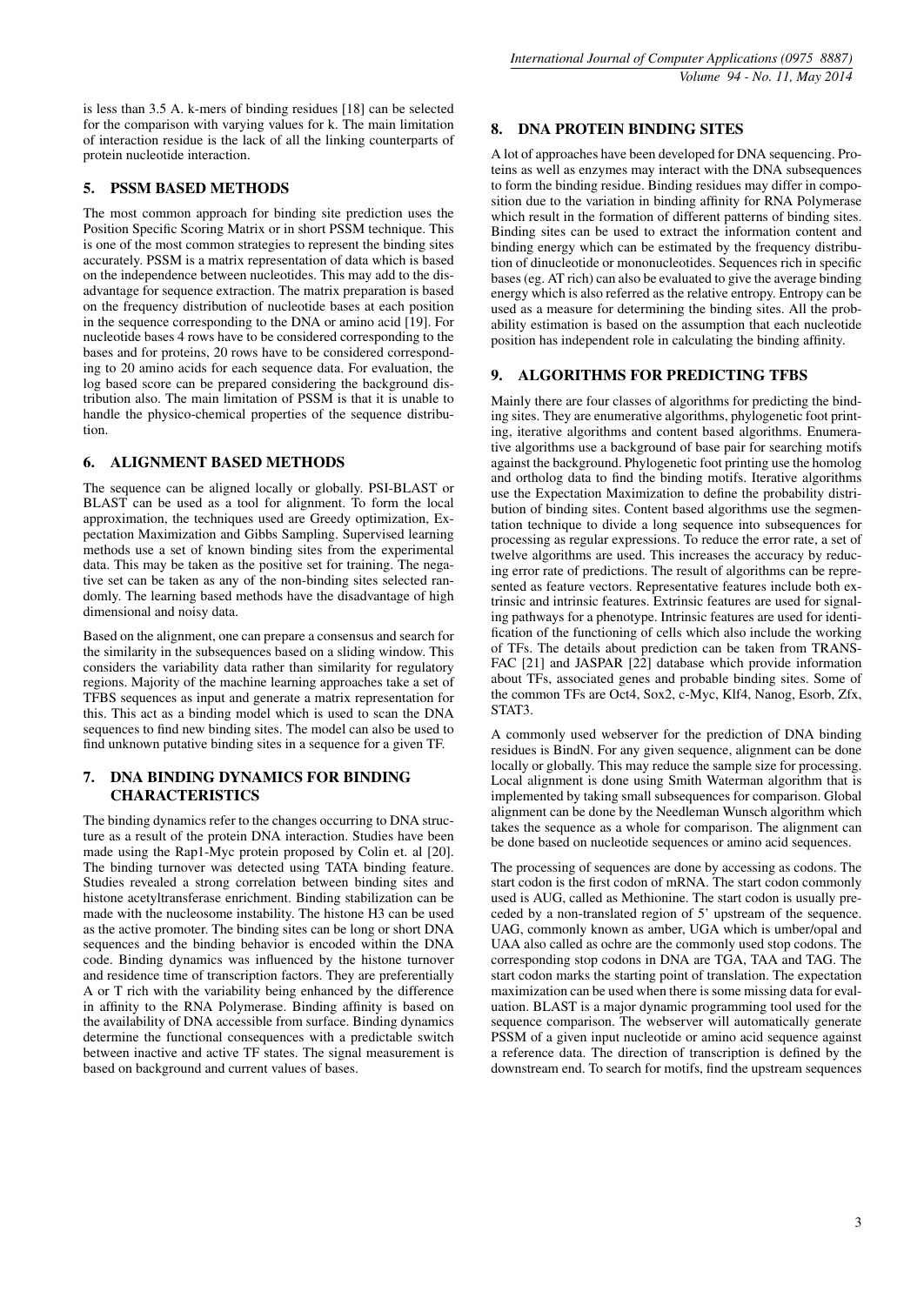| Approach                                            | Organism                   | Technique                    | Program                         |
|-----------------------------------------------------|----------------------------|------------------------------|---------------------------------|
| <b>PSSM</b>                                         | Prokaryotes and Eukaryotes | Motif matching               | Content based algorithm         |
| Phylogenetic footprinting                           | Prokaryotes and Eukaryotes | <b>Sequence Conservation</b> | Homolog modelling               |
| Stochastic approaches                               | Eukaryotes                 | Sequence patterns            | Clustering based on correlation |
| Feature based                                       | Eukaryotes                 | Feature motif model          | Enumeration algorithm           |
| Probability based                                   | Eukaryotes and Prokaryotes | Markov model                 | Iteration algorithm             |
| Biological knowledge with physico chemical features | Eukaryotes                 | Filter based enumeration     | Entropy estimation technique    |
| Association rule mining                             | Eukaryotes                 | Branch and Bound             | Apriori algorithm               |
| Binding affinity                                    | Eukaryotes                 | Sequence patterns            | PRIMA algorithm                 |
| Protein DNA binding residue                         | Eukaryotes                 | k-mer evaluation             | TF conservation                 |

Table 1. Computational Binding Site Prediction Programs.

between bound and unbound regions by checking both positive and negative samples.

PRIMA algorithm is used for identifying the TFs with overrepresented binding sites in a set of promoters. The algorithm is integrated along with Expander software with input as a set of correlated genes, background set of genes and PSSM of known binding sites. Output is a set of TFs and their probability values. The first step in the algorithm is to generate a random input sequence of amino acids or nucleotides. The second step is to set a threshold score for the PSSM. The third step is to find the likelihood score. The fourth step is to find the hits of binding sites that pass the threshold value. For this, scan the target sequences and background model in search of hits. The fifth step is to find enrichment score which is done by checking whether the number of hits in target set is higher than the expected value. The distribution of hits is obtained by comparison with background value.

Table 1 shows a comparative outlook of the approaches used. PSSM is the easiest method of extracting binding site details. But it has the limitation of independence between nucleotides. Phylogenetic foot printing collects the evolutionary details, but lacks the structural parameters. This can be overruled by adding the feature details which result in probability based estimate of binding sites. The increased number of features can be limited by filters. Binding affinity and rule based mining can be applied in binding residues for the prediction of binding sites.

# 10. CONCLUSION

The inherent details of any organism are obtained from gene expression. The basic building blocks of living things are formed by proteins which are formed by the transcription and translation. Transcription factors make a major role in determining how the proteins are formed and metabolic activities are controlled. Transcription factor binding sites are determined by the DNA locations of where proteins interact with DNA sequences. Most of the binding sites are located in promoter regions upstream of protein coding portion. Prediction of binding sites is easier in prokaryotes than eukaryotes. Binding site prediction can be done based on feature extraction, phylogenetic foot printing and stochastic models. DNA protein interaction residues form a major role in the binding prediction by taking the features from known binding residues and data repository from amino acid databases. Binding affinity values can be used for differential calculation to find the log likelihood score. PSSM is the most commonly used technique to represent the binding interaction based on the sequence features whereas the binding affinity use structural features for prediction. To reduce the search space for prediction, alignment of sequences can be done.

#### 11. REFERENCES

- [1] Patel S, Panchal H, Anjaria K, *DNA Sequence Analysis by ORF FINDER & GENOMATIX tool: Bioinformatics Analysis of some Tree Species of Leguminosae Family*, Bioinformatics and Biomedicine Workshop (BIBMW), IEEE International Confference 2012; doi:10.1109/BIBMW.2012.6470265.
- [2] Franco Zorrilla J M, Solano R, *High Throughput Analysis of Protein-DNA Binding Affinity*, Methods in Molecular Biology, NCBI PubMed 2014, 1062:697-709; doi:10.1007/978-1- 62703-58-4 36.
- [3] Timothy L Bailey and Philip Machanick, *Inferring Direct DNA Binding from ChIP-Seq*,Nucleic Acids Research 2012, doi: 10.1093/nar/gks433.
- [4] Lodish H, Berk A, Zipursky S L, *Eukaryotic Transcription Activators and Repressors*, Book:Molecular Cell Biology 2000.
- [5] Anders Gorm Pedersen, Pierre Baldi, Yves Chauvin, Soren Brunak, *The Biology of Eukaryotic Promoter Prediction - A Review*, Computers and Chemistry 1991, 191-207, PERGAMON.
- [6] Israa M. Al-Twaiki, Hassan Mathkur, Ameur Touir, M S Aksoy and Alaaeldin Hafez, *Computational Approaches for Gene Prediction : A Comparative Survey*, Sci. Int. (Lahore), 23(2), 83-90, 2001, ISSN:1013-5316.
- [7] M Belfort, M E Reaban, T Coetzee and J Z Dalgaard, *Prokaryotic Intons and Inteins : A Panoply of Form and Function*,NCBI PMC177114 Journal of Bacteriology 1995, 3897-3903.
- [8] Anthony Mathelier, Wyeth W Wasserman, *The Next Generation of Transcription Factor Binding Site Prediction*, PLOS Computational Biology 2013, doi:10.1371/journal.pcbi.1003214.
- [9] Chen C Y, Morris Q, Mitchell J A, *Enhancer Identification in Mouse Embryonic Stem Cells using Integrative Modeling of Chromatin and Genomic Features*, BMC Genomics 2012, doi:10.1186/1471-2164-13-152.
- [10] Babu M M, Lucscombe N M, Aravind L, Gerstein M, Teichmann S A, *Structure and Evolution of Transcriptional regulatory Network*, PubMed 2004, 283-291.
- [11] Tatsuhiko Tsunoda and Toshihisa Takgi, *Estimating Transcription Factor Bindability on DNA*, BIOINFORMATICS 1999, 622-630.
- [12] A E Kel, E Go Bling, I Reuter, E Cheremushkin, O V Kel-Margoulis and E Wingender, *MATCH, A Tool for Searching Transcription Factor Binding Sites in DNA Sequences*, Nucleic Acids Research 2003, Vol.31, No. 3.
- [13] Modan K Das and Ho Kwok Dai, *A survey of DNA Motif Finding Algorithms*, BMC Bioinformatics 2007.